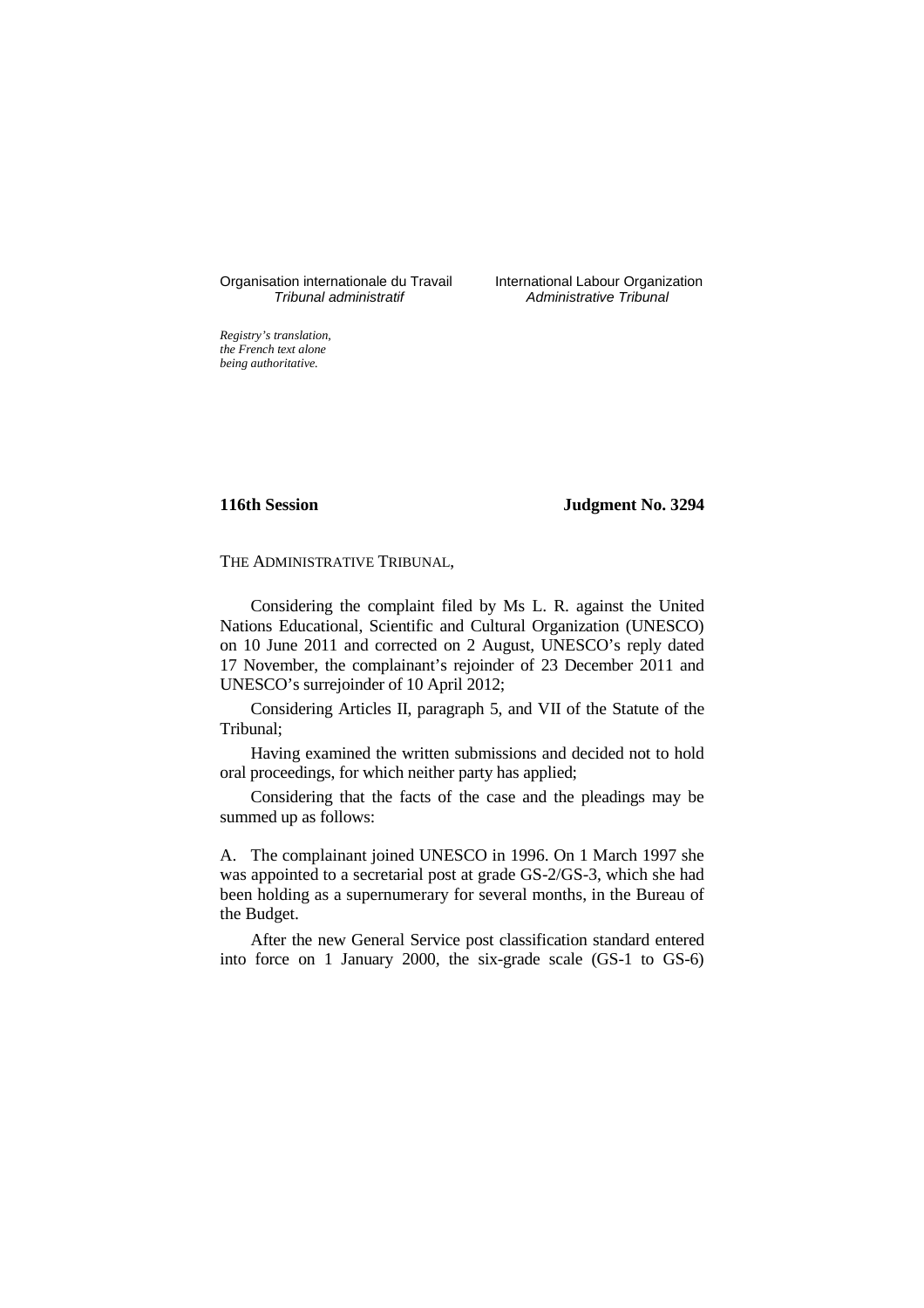hitherto in force at UNESCO was replaced by a seven-grade scale (G-1 to G-7). The complainant's post was reclassified at grade G-4 at that juncture.

In January 2003 UNESCO issued Administrative Circular No. 2177 entitled "The revised classification standard for posts in the General Service category". This standard was to serve as the basic working tool for the Job Evaluation Committee (JEC), which was responsible for examining the grade of posts in the General Service category on the basis of updated job descriptions, before making a recommendation to the Director-General on the classification of each post. Administrative Circular No. 2195 of 24 December 2003 established a Job Evaluation Recourse Committee (JERC) to hear and review complaints submitted by staff members against the reclassification decisions taken on the basis of the revised standard.

In an e-mail of 10 February 2003 the Director of the Bureau of Human Resources Management asked the Director of the Bureau of the Budget to supply her with 11 job descriptions, including that of the complainant's post, because the JEC was about to start work. She repeated her request on 21 March. On 5 July the Director of the Bureau of the Budget informed the Director of the Bureau of Human Resources Management that, as her services had mistakenly drawn up generic instead of specific job descriptions, they were correcting them "as a matter of urgency". On 30 October 2003 she sent her several job descriptions and explained that, as the complainant's secretarial post was due to be abolished, the plan was to reassign her to another post – the job description of which she provided – in the Bureau of the Budget. The complainant's old post was abolished on 31 December 2003 and the following day she was reassigned to the post which had been found for her, still at grade G-4.

On 25 February 2004, after being informed by a memorandum of 18 December 2003 that the JEC had been unable to evaluate her former secretarial post because it had not received the updated job description thereof, the complainant asked the Director of the Bureau of Human Resources Management to forward her complaint to the JERC. The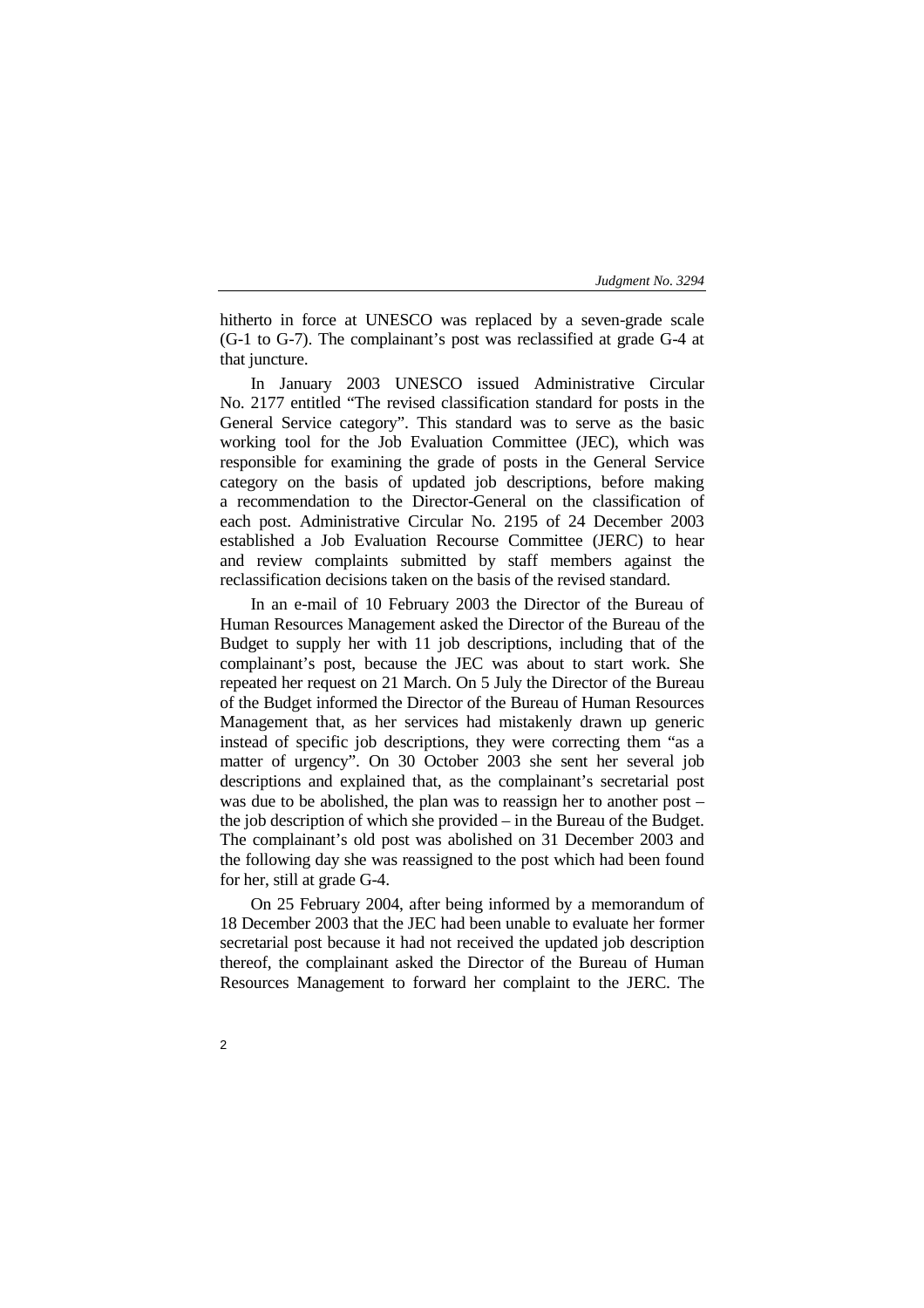3

latter concluded that it was not within its mandate to consider the complainant's administrative position and referred the matter back to the Bureau. The complainant was informed of this by a memorandum of 24 June.

On 22 July the complainant, acting on the basis of paragraph 7(a) of the Statutes of the Appeals Board, submitted a protest to the Director-General in which she complained that her post had not been evaluated. She therefore asked him to "decide on [its] grade". In the belief that her protest had not been answered, on 20 August she sent a notice of appeal to the Secretary of the Appeals Board. In the detailed appeal which she filed on 20 September 2004 she asserted that all the posts of secretary to directors of central services were at grade G-7 and on that basis she requested reclassification of her former post at that level. She also asked to be promoted retroactively to that grade as from 1 January 2003. In the meantime, the Director ad interim of the Bureau of Human Resources Management had sent the complainant a memorandum dated 20 August 2004 which, she says, she did not receive until September. In response to her protest of 22 July he assured her that her former secretarial post would be evaluated and he advised her that the Bureau had already been instructed to conduct an audit.

The complainant was informed by a memorandum of 3 November 2004 that her post had been evaluated and retroactively reclassified at grade G-5 as from 1 January 2004. On 1 November 2005 she was transferred to the Africa Department. The Deputy Director-General, whom she had met on 31 August in the course of a mediation procedure, advised her in a memorandum of 23 December 2005 that the Bureau of Human Resources Management had completed the assessment of her previous post and that the Director-General had decided to promote her to grade G-5 with effect from 1 January 2003. In a memorandum of 12 January 2006 the complainant pointed out that the Deputy Director-General had mixed up her two former posts and she repeated her request that the post which she had held until 31 December 2003 should be reclassified at grade G-7. On 14 February 2006 the Deputy Director-General replied that the aforementioned memorandum had indeed concerned that post.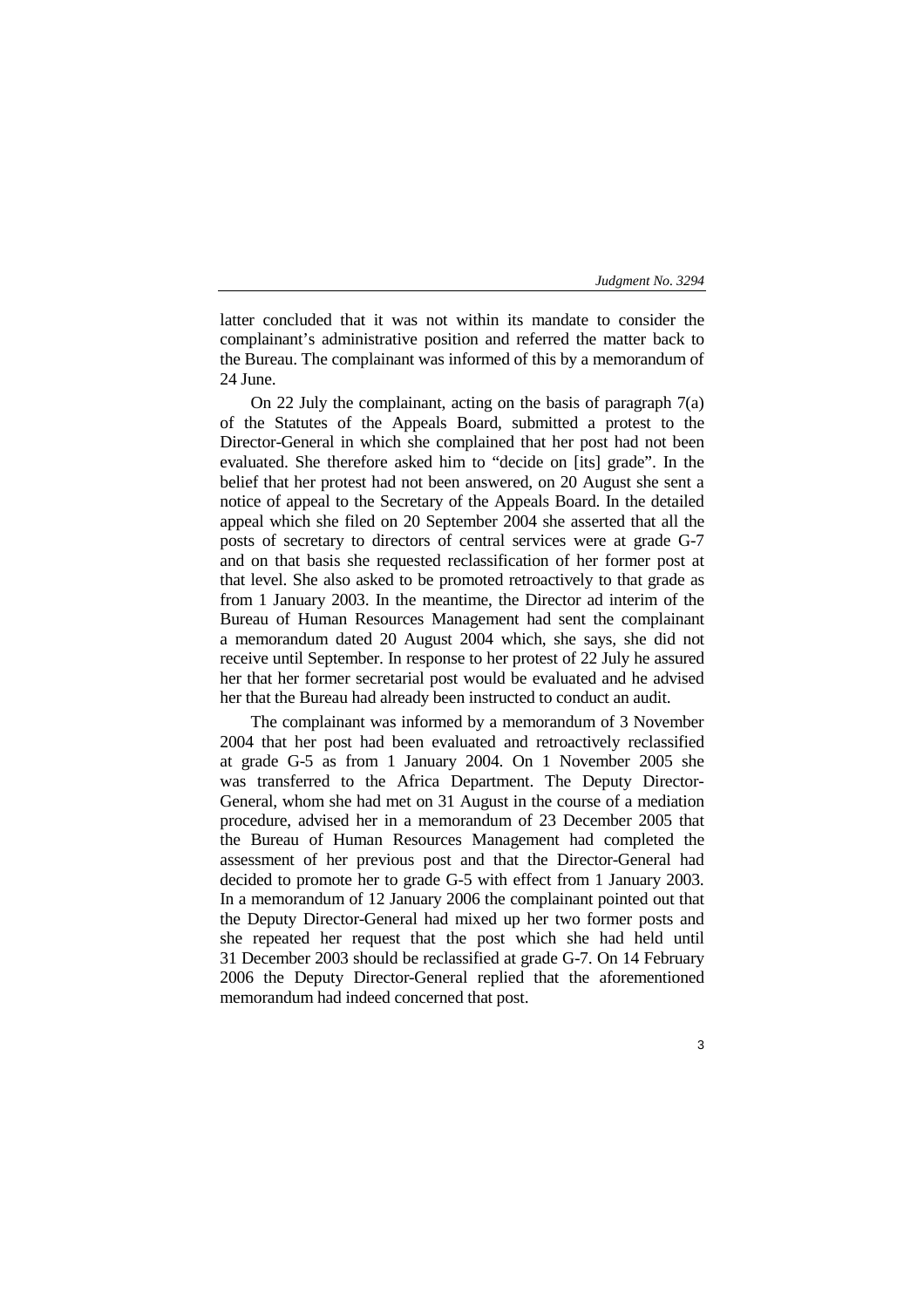In an e-mail of 23 June 2006 the complainant was offered an interview to clarify the duties which she had performed during the period 2002–2003. She accepted this offer and was interviewed by a consultant on 3 July. On 14 November 2006 the Director of the Bureau of Human Resources Management informed her that the classification of the post she had held at that time had been confirmed.

In the meantime, on 30 January 2006, the Organization had submitted its reply to the complainant's appeal to the Secretary of the Appeals Board. UNESCO principally contended that the appeal was irreceivable. It also submitted that the complainant had never performed duties matching grade G-7.

In its report dated 2 December 2010 the Appeals Board found that, after UNESCO's adoption of the new General Service post classification standard, most of the posts of secretaries to directors of central services had been classified at the G-6/G-7 level. It did not recommend that the Director-General should accede to the complainant's request seeking the reclassification of her former secretarial post at the G-7 level, because it had been abolished, but it did recommend that she should be transferred to a post at that level, or that she should be given priority when such a position became open and that she should receive the difference in salary between the G-5 and G-7 levels for 2003. The Director ad interim of the Bureau of Human Resources Management informed the complainant by a letter of 10 March 2011, which constitutes the impugned decision, that the Director-General had decided not to follow these recommendations on the grounds that "the thorough review" carried out by "external classifiers" in July 2006 had shown that her former secretarial post could be classified no higher than the G-5 level.

B. The complainant rejects the argument that the decision not to reclassify her former secretarial post was based on a thorough review conducted in July 2006. She says that she was never informed that the meeting on 3 July 2006 – which in her opinion was informal – formed part of the desk audit, and she is sceptical about the independence and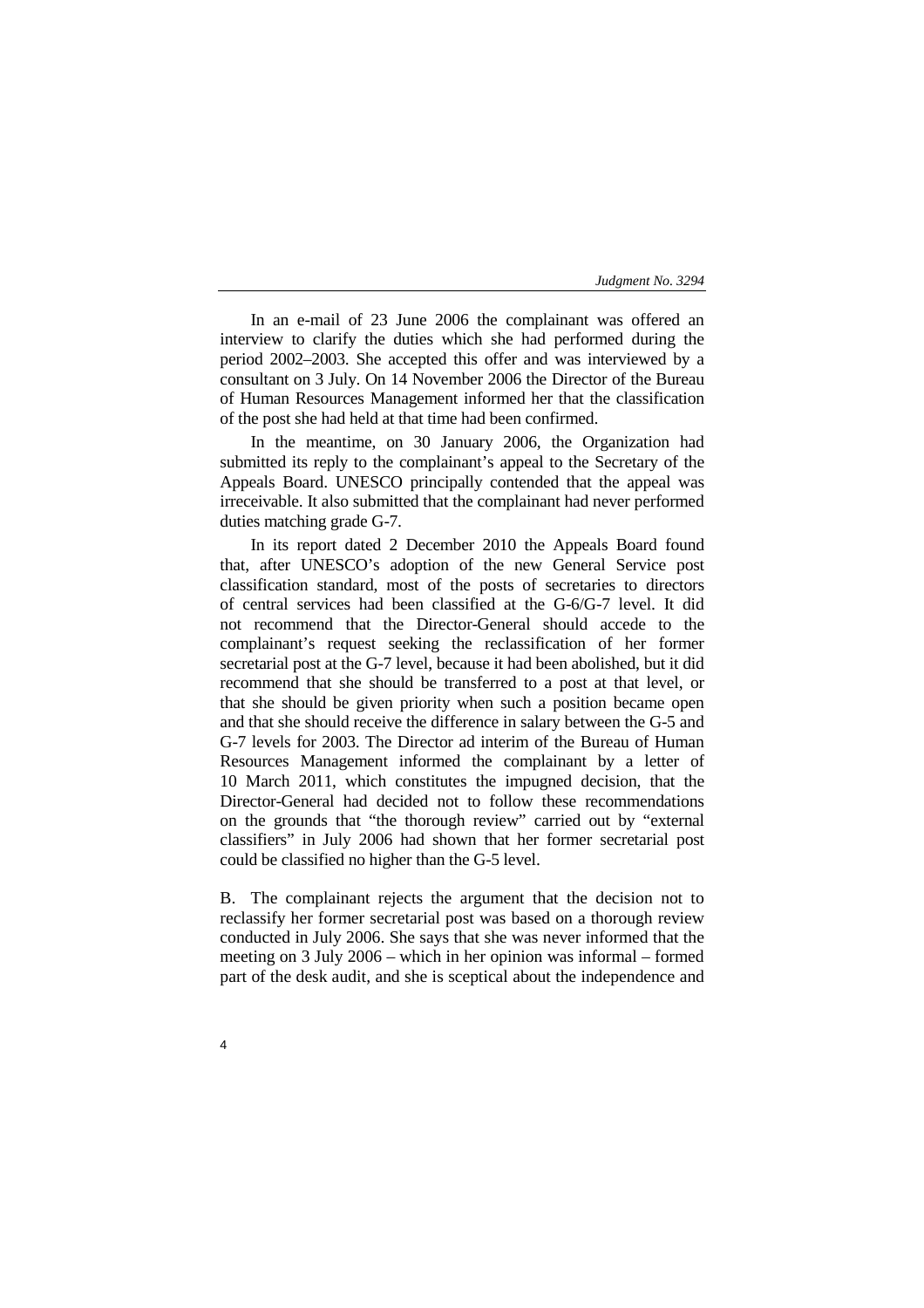objectivity of the consultant who interviewed her that day. She adds that she had not seen the minutes of the meeting until she read the surrejoinder which UNESCO submitted to the Appeals Board.

By producing two attestations from colleagues the complainant endeavours to prove, first, that the post in question was never evaluated and, secondly, that she was harassed by the Director of the Bureau of the Budget between 2003 and 2005. She maintains that the post which she held until 31 December 2003 was abolished in order to prevent her from obtaining promotion to grade G-7, the grade which, she says, was given to all secretaries to directors of central services. She submits she was arbitrarily reassigned to a post classed at a lower grade than her previous position.

The complainant asks the Tribunal to set aside the impugned decision and to award her 72,159 euros in compensation for the professional and material injury due to the non-reclassification of her former secretarial post, as well as 5,000 euros in compensation for moral injury and 3,000 euros in costs.

C. In its reply UNESCO argues that the complaint is irreceivable, because the Appeals Board had no competence to rule on the level of the complainant's post or on decisions which had become final, such as the decision to reassign the complainant after her post had been abolished at the end of 2003. It adds that the claim for compensation is irreceivable insofar as it is related to allegations of harassment, because the complainant has never filed a harassment complaint. In UNESCO's opinion, the complainant's protest of 22 July 2004 has become moot because, as she requested, her secretarial post was evaluated and she was notified of the outcome by the decisions of 23 December 2005 and 14 November 2006, which she has never challenged.

UNESCO submits that the complainant has not proved that the impugned decision was unlawful. It considers that both of her posts in the Bureau of the Budget were evaluated in compliance with the Staff Rules and the revised classification standard, and it emphasises

5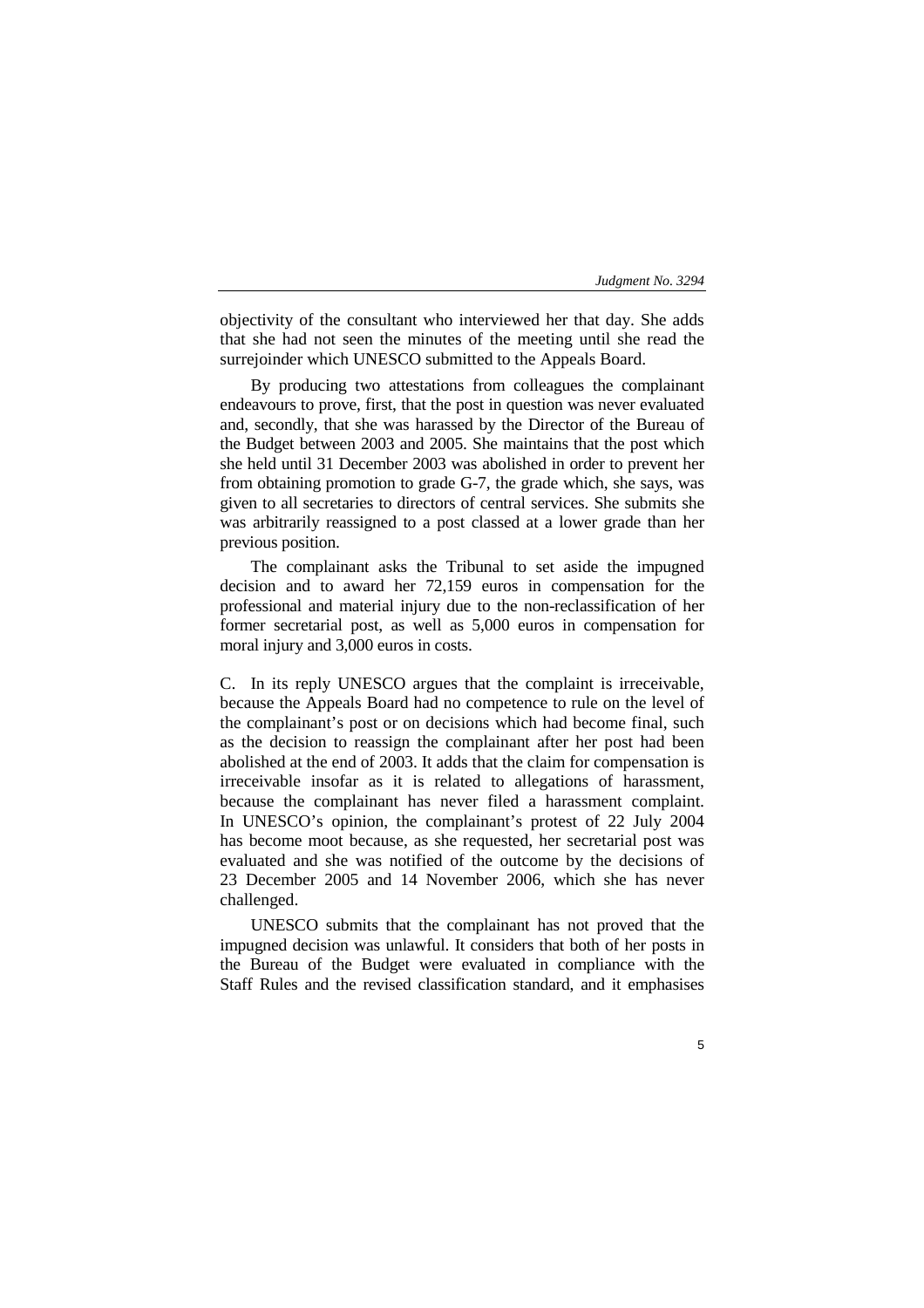that, although this was not compulsory, a consultant also carried out a desk audit which, it says, the complainant had requested. In UNESCO's view, the complainant's objections casting doubts on the consultant's impartiality are contradictory and irrelevant.

UNESCO also maintains that the complainant has not supplied any evidence to support her argument that her post should have been classed at the G-7 level like all the posts of secretaries to directors of central services. It explains that the complainant may obtain promotion to grade G-7 only by taking part in a competition.

D. In her rejoinder the complainant states that she had no need to file a harassment complaint, because a number of colleagues had already done so. She acknowledges that she did not formally challenge the decision to reassign her after her post was abolished at the end of 2003, but says that she nonetheless expressed her objections. She adds that she did indeed challenge the decision of 23 November 2005, but not that of 14 November 2006, because it "made no sense".

On the merits the complainant presses her pleas. She submits that, contrary to UNESCO's statement, it is possible to reach grade G-7 without entering a competition. In this connection, she mentions the example of a colleague who moved from grade G-5 to grade G-7 after the reclassification exercise.

E. In its surrejoinder UNESCO maintains its position. It states that there is no rule that secretaries to directors of central services must be classified at grade G-7 and that it is clear from the minutes of the meeting of 3 July 2006 that "only a small proportion" of the complainant's duties matched those performed by the aforementioned secretaries. It draws attention to the consistent case law according to which the Tribunal exercises only limited review over decisions regarding post classification. In addition, UNESCO submits that the allegedly late production of the minutes in question did not deprive the complainant of an opportunity to put her case, since she had access to that document before being heard by the Appeals Board.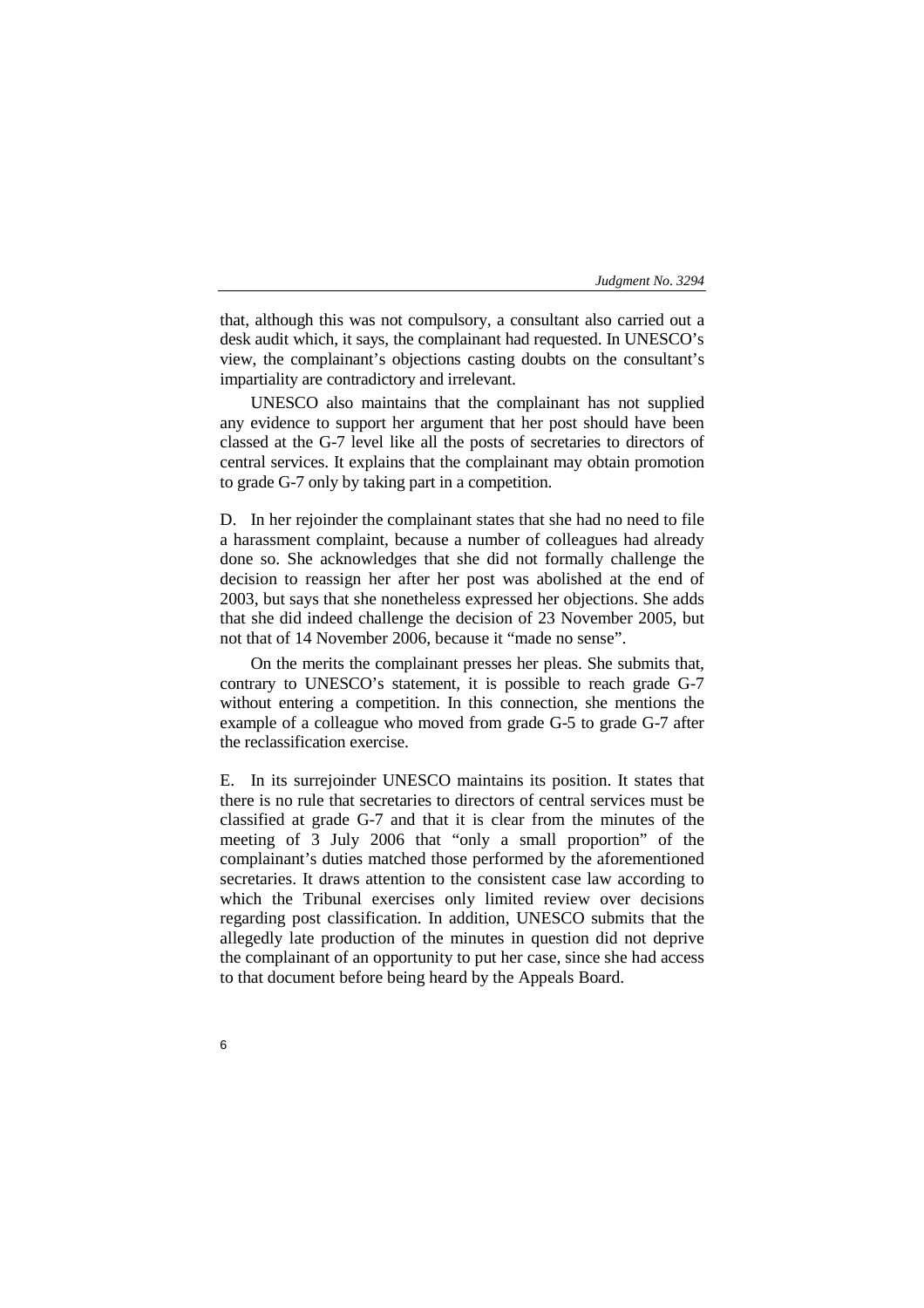# CONSIDERATIONS

1. The complainant joined UNESCO in July 1996 as a supernumerary at grade GS-2/GS-3. On 1 March 1997 she was appointed to secretarial post BB-912, at grade GS-3, in the Office of the Director of the Bureau of the Budget (DIR/BB) and was given a two-year fixed-term contract. She was promoted to grade GS-4 on 1 July 2000. On 31 December 2003 post BB-912 was abolished and the complainant was transferred to post BB-913. She was promoted thereafter to grade G-5. She was ultimately transferred to post AFR/012, at grade G-5, in the Africa Department (ADG/AFR).

The facts giving rise to the dispute now before the Tribunal may be summarised as follows.

As part of the post reclassification exercise the Director-General of UNESCO forwarded "generic" job descriptions to all bureau directors with the request that they should study these descriptions and provide updated versions thereof. The Director of the Bureau of the Budget, the complainant's immediate supervisor, engaged an external consultant to draw up generic job descriptions of "BB" posts. These descriptions were forwarded to the JEC on 30 October 2003.

On 18 December 2003 the complainant was informed that, as the JEC had not received the updated job description of post BB-912, it had been unable to evaluate it. The Director of Human Resources Management advised her that a solution would be found to remedy the situation and this was in fact done.

The complainant filed a complaint with the JERC on 25 February 2004. In its report the JERC concluded that it was not within its mandate to consider the complainant's administrative position. The complainant, who was informed of this finding on 24 June 2004, submitted a protest under paragraph 7(a) of the Statutes of the UNESCO Appeals Board on 22 July 2004.

In the belief that there had been no response to her protest within the prescribed time limit, she submitted a notice of appeal, dated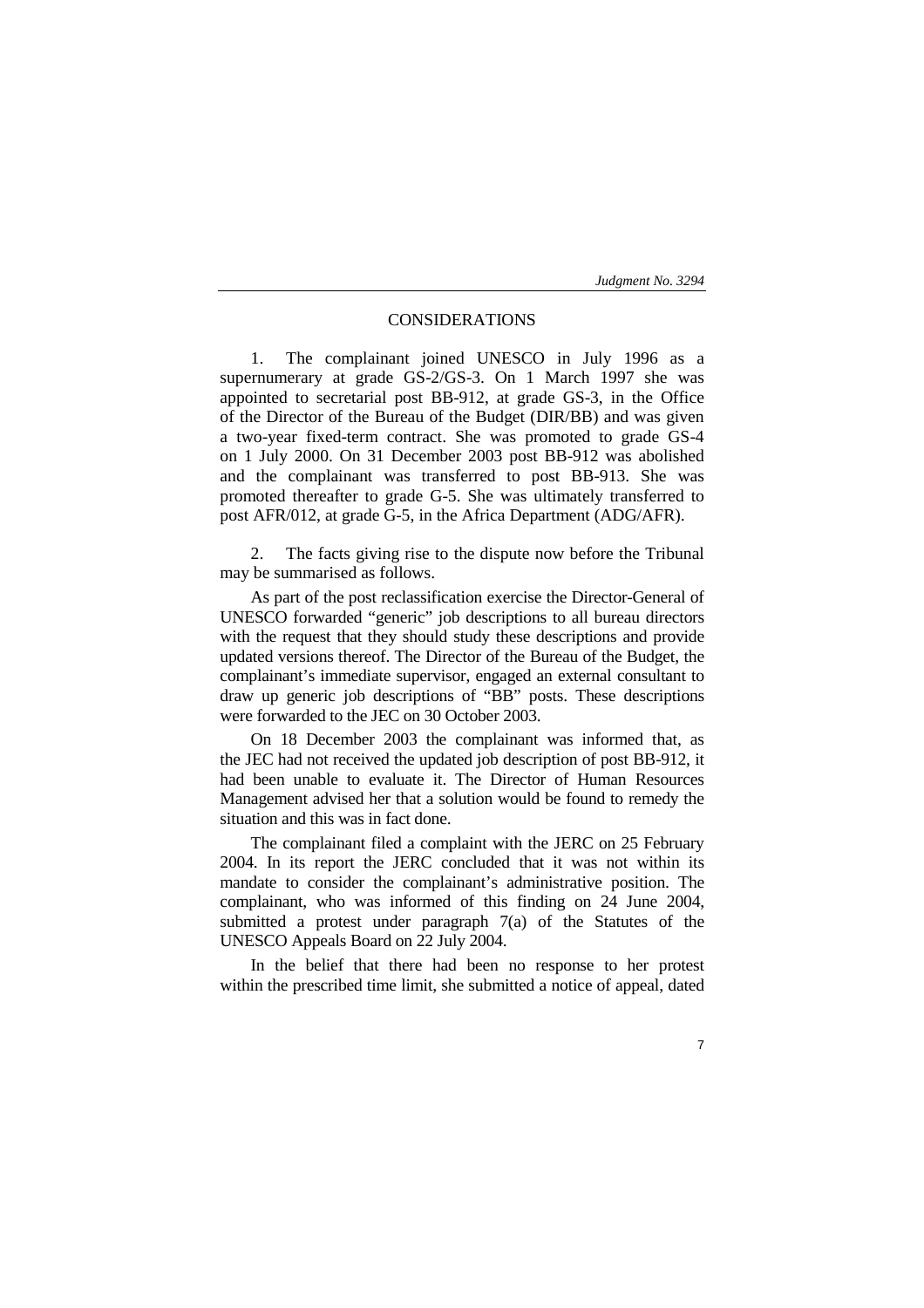20 August, to the Appeals Board, which the Board received on 25 August 2004.

On 20 September 2004, having been apprised of UNESCO's reply to her protest of 20 August 2004, she filed a detailed appeal with the Appeals Board in which, in substance, she requested that her former post BB-912 should be classified at grade G-7 like all the posts of secretaries to directors of central services and that she herself should be promoted to grade G-7 with retroactive effect from 1 January 2003.

In its report dated 2 December 2010 the Appeals Board recommended that the Director-General should: (i) find that the appellant's request to have her previous post BB-912 reclassified at grade G-7 was "inapplicable", since the post had been abolished; (ii) transfer the appellant or give her priority in the event of a G-7 post being opened in her division or in another sector; and (iii) pay the appellant the difference in salary between a G-5 and a G-7 post for the period from 1 January to 31 December 2003.

The complainant was informed by a letter dated 10 March 2011 that the Director-General of UNESCO had decided not to follow the Appeals Board's recommendations and had rejected the "request to classify [her] post at grade G-7".

3. The complainant asks the Tribunal to "set aside the decision [...] of 10 March 2011" and requests "compensation for the moral, professional and material injury" which, she says, she has suffered, as well as an award of costs.

4. She submits that she has suffered moral injury because her dignity has been undermined and professional and material injury because her post was not reclassified. She states that she was harassed, unjustly accused, publicly called a liar and arbitrarily transferred "to a lower grade post than [her] previous responsibilities".

She comments that the post of secretary to the director of a central service, which she had held from 1996 to 2003, is at grade G-7, like all the posts of the other secretaries to directors of central services which were reclassified on 1 January 2003 and that the secretary to the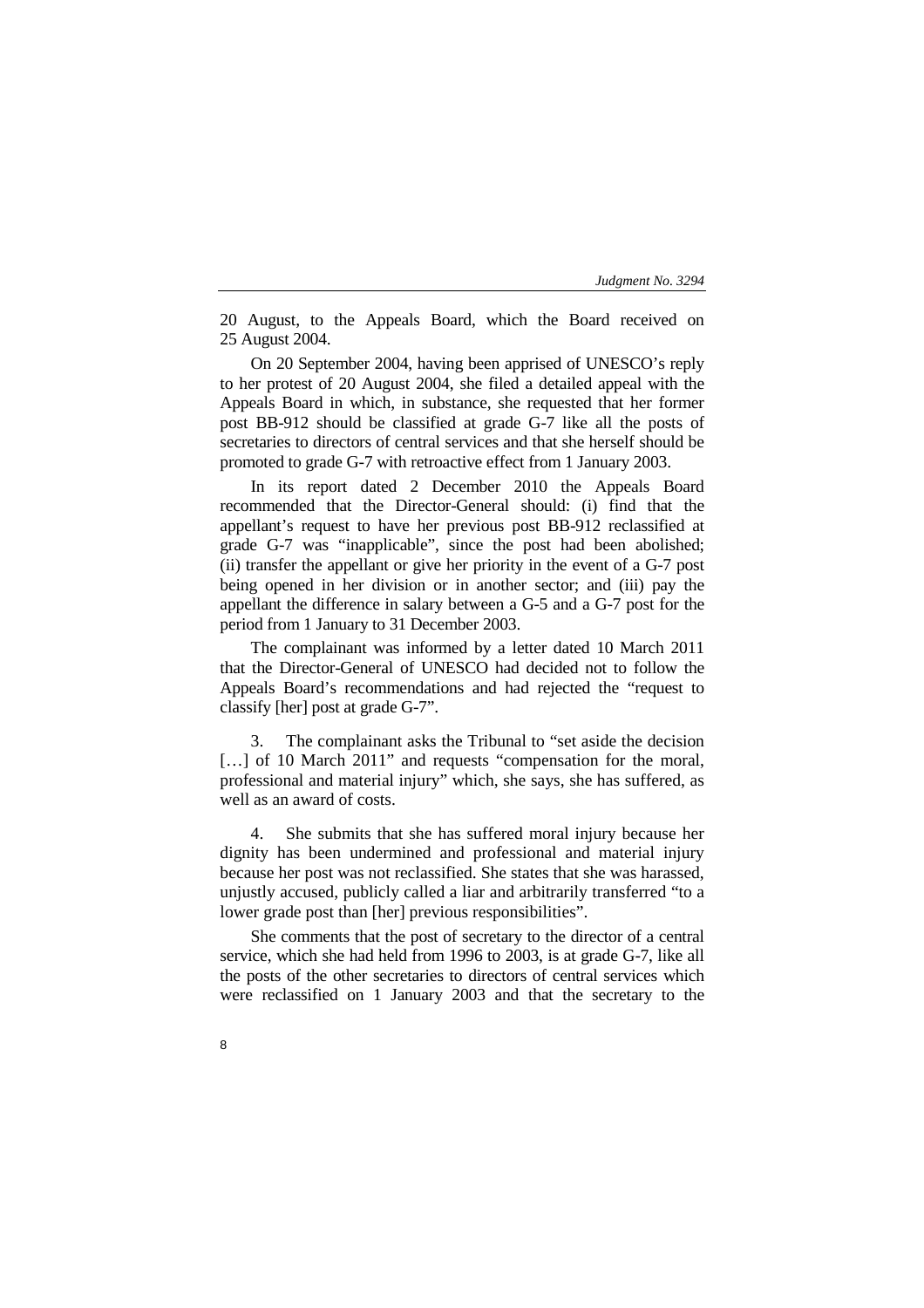Director of the Bureau of the Budget, who had replaced her, was at grade G-7.

She adds that she was transferred to post BB-913 without being consulted and that she was warned that she would be leaving the Bureau of the Budget at only one working day's notice. She also complains that she was called to a meeting without being clearly informed that it was a desk audit and that she never saw the report drawn up at the end of the meeting.

5. UNESCO submits that the complaint is irreceivable with regard to the final, unchallenged decisions concerning the complainant's transfer or "the other separate issues of the classification of the post, its level and the promotion of the staff member holding it". It states that the same applies to the claim for compensation for the alleged denigration of the complainant ever since her recruitment and which has never formed the subject of an appeal, protest or harassment complaint.

UNESCO considers that the request for an evaluation of the complainant's post has become moot, because the classification of all her successive posts has been reviewed and the findings notified to the complainant in two decisions which have never been challenged in notices of appeal.

6. While the Tribunal concurs with UNESCO in respect of issues which are unrelated to the initial protest or the notice of appeal dated 20 August 2004 contesting the classification of post BB-912 and requesting its reclassification from G-4 to G-7, the contention that the original appeal has become moot cannot be accepted, since the complainant's "original appeal" cannot be deemed moot on account of decisions of which she was not notified until 23 December 2005 and 14 November 2006 respectively.

The Tribunal will therefore dismiss this objection to receivability raised by UNESCO.

7. As already stated, the impugned decision is that of 10 March 2011, which was taken at the end of an internal procedure related to the reclassification of post BB-912. The Tribunal must therefore

9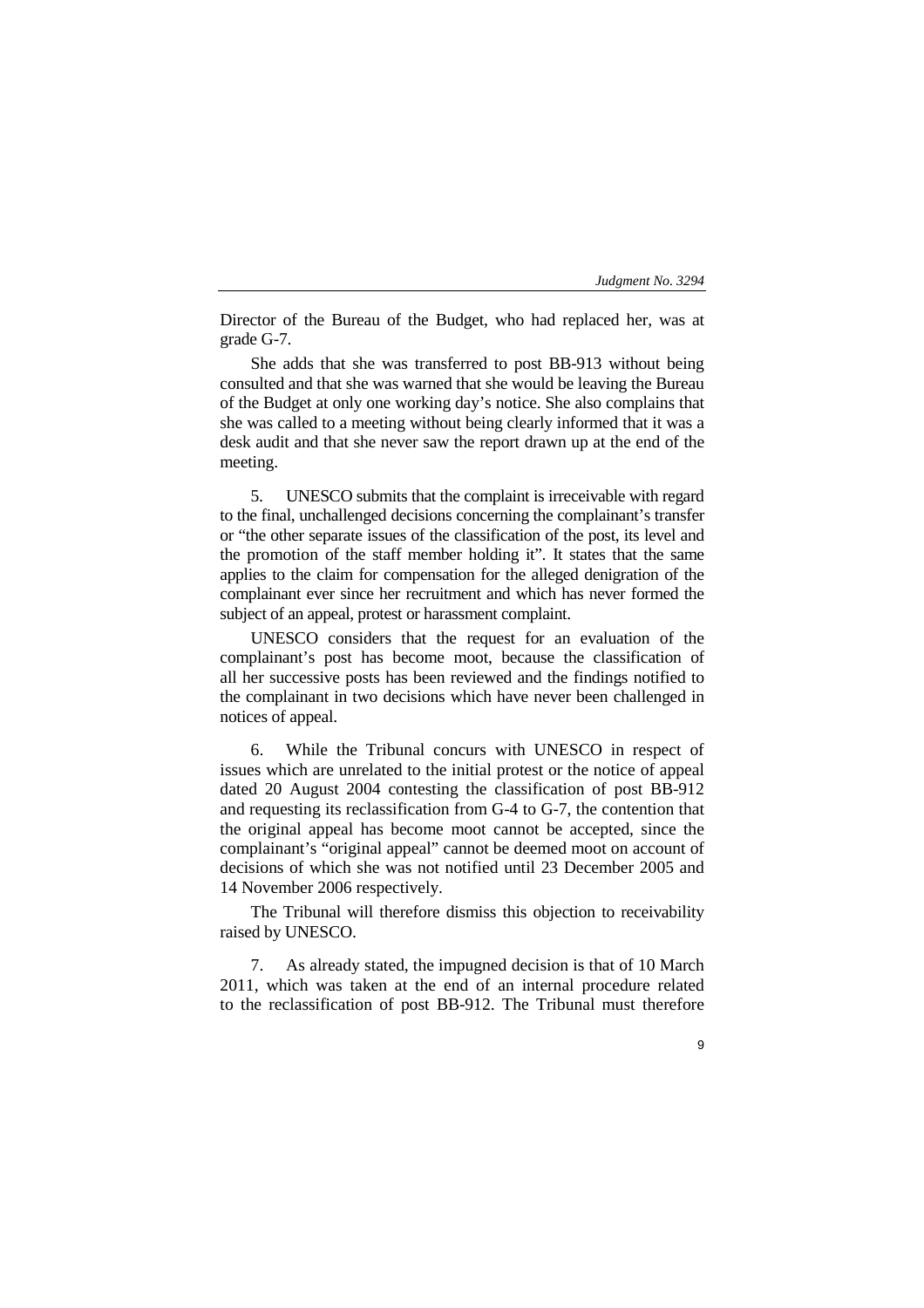confine itself to an examination of the merits of this reclassification and the lawfulness of the procedure leading to it.

8. According to the case law, "[t]he classification of posts involves the exercise of value judgements as to the nature and extent of the duties and responsibilities of the posts. Accordingly, the Tribunal will not substitute its own assessment or direct a new assessment unless certain grounds are established. Consistent precedent has it that 'the Tribunal will not interfere with the decision […] unless it was taken without authority or shows some procedural or formal flaw or a mistake of fact or of law, or overlooks some material fact, or is an abuse of authority, or draws a clearly mistaken conclusion from the facts' […]" (see in, particular, Judgment 3016, under 7).

9. In the instant case it is clear from the submissions in the file that the reclassification of post BB-912 for the period in question was carried out in the course of a procedure that complied with the existing rules, by external classifiers who reached the conclusion that this post could not have a level higher than grade G-5.

10. The complainant challenges the classification of the post at grade G-5 by asserting that the post of secretary to the director of a central service which she held from 1996 until 2003 is at grade G-7 like all the posts of the other secretaries to directors of central services which were reclassified on 1 January 2003.

The complainant does not, however, supply any evidence of a rule or practice requiring that these posts should automatically be given grade G-7. On the contrary, each post in the directorates, sub-directorates and divisions was individually evaluated in the course of the reclassification exercise, and this is not disputed.

11. The complainant submits that the procedure for evaluating her post was tainted with a flaw in that she was called to a meeting without being clearly warned that it was a desk audit and that it was not until 22 December 2008, during the internal appeal procedure, that she saw the report drawn up at the end of that meeting.